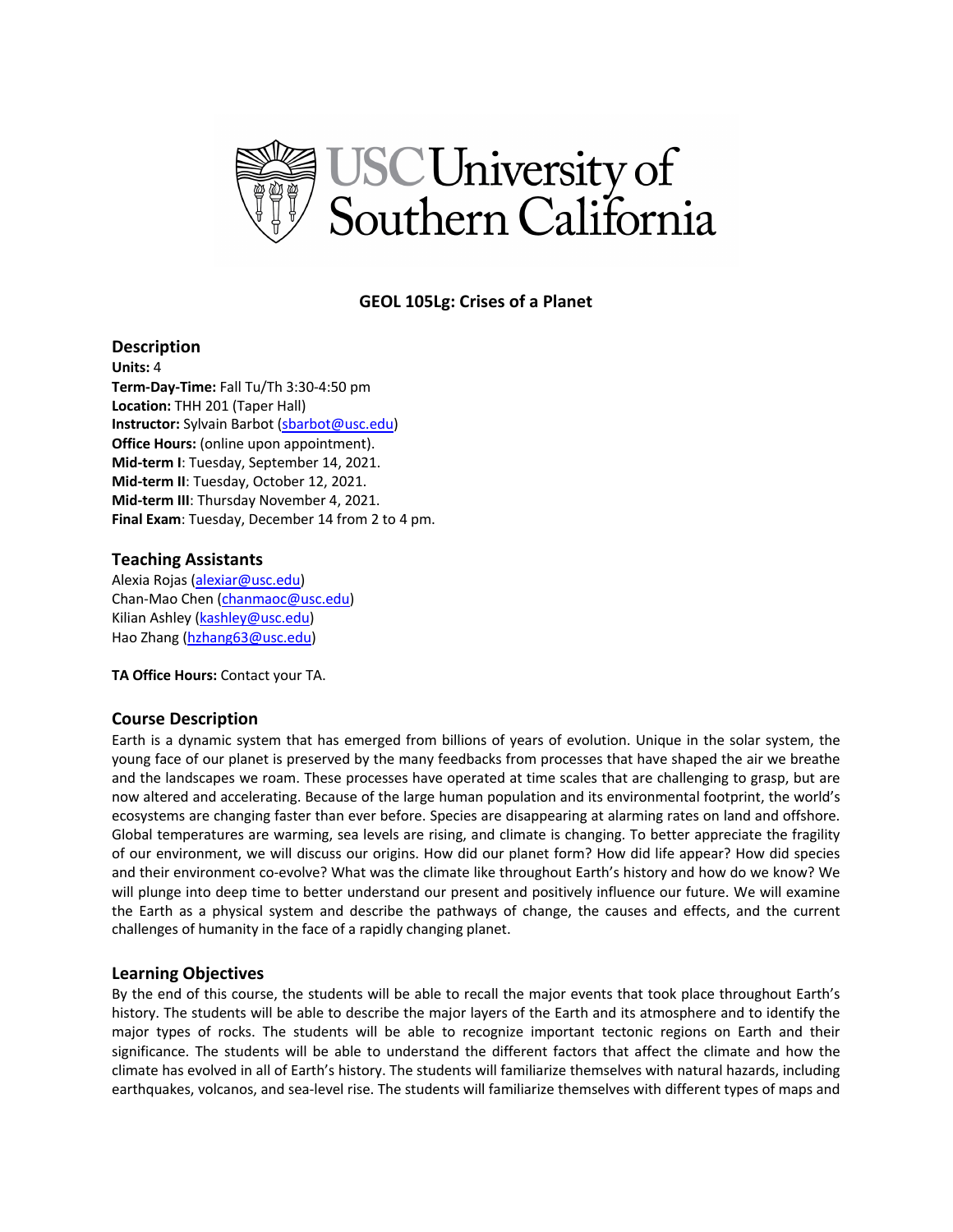develop scientific literacy. Overall, the students will learn about the impacts of human activity on the natural world and the consequences on climate, ecosystems, and future sustainability.

### **Prerequisites:**

This is a General Education class and there are no prerequisites.

## **Communication**

Regular communication will be conducted through Blackboard (https://blackboard.usc.edu). In-class participation will be conducted using Blackboard. Ask for appointment with class instructor or teaching assistant via email. All lectures videos and slides will be posted on Blackboard well before the class.

## **Lectures**

From Tuesday August 24<sup>th</sup> to Thursday December 2<sup>nd</sup>, there will be 25 lectures. The lectures are 80 minutes long on Tuesday and Thursday from 3:30 pm to 4:50 pm in THH 201. Except for the first, introductory day, all lectures slides will be posted on Blackboard well before the class. The lectures include an ungraded quiz to help you prepare for the exams.

# **Examinations**

There will be three mid-term exams and one final exam. Mid-term I will be on **Tuesday, September 14th, 2021**, Mid-term II will be on **Tuesday, October 12th, 2021**, and Mid-term III on **Thursday November 4th, 2021**. The midterm take place at THH 201 instead of the regular the lecture. The Final examination will be on **Tuesday December 14th**, 2-4 pm. The lecture notes include bold words. Make sure that you can define them and use them in context. This will be tested during the mid-terms and the final. We will not provide more study material. It is your responsibility to organize your notes and prepare for your exams.

# **Required Materials**

Access to a smartphone or a computer is required for online attendance and to watch the recorded lectures.

## **Assignments**

The assignments are to read the relevant notes before the laboratory and to take a quiz between two labs. The lab quizzes and lab attendance count for 25% of the final grade. Extra credit can be obtained by participating in JEP. There is no other form of extra credit.

### **Grading Breakdown**

There will be 3 mid-term exams, overall representing 50% of the final grade. We will have a final exam, which will count for 25% of the final grade. Attendance of the laboratory and quiz will count the remaining 25%. You must pass the lab component to pass the course. For P/NP option, P requires a C or better. Participating in the Joint Education Program (https://dornsife.usc.edu/joint-educational-project) provides up to 15% extra credit. There will be no other form of extra credit.

| <b>Assignment</b>                     | % of Grade |
|---------------------------------------|------------|
| Mid-term I                            | 10         |
| Mid-term II                           | 20         |
| Mid-term III                          | 20         |
| Laboratory quiz and attendance        | 25         |
| Final exam                            | 25         |
| Total                                 | 100        |
| Extra credit: Joint Education Program |            |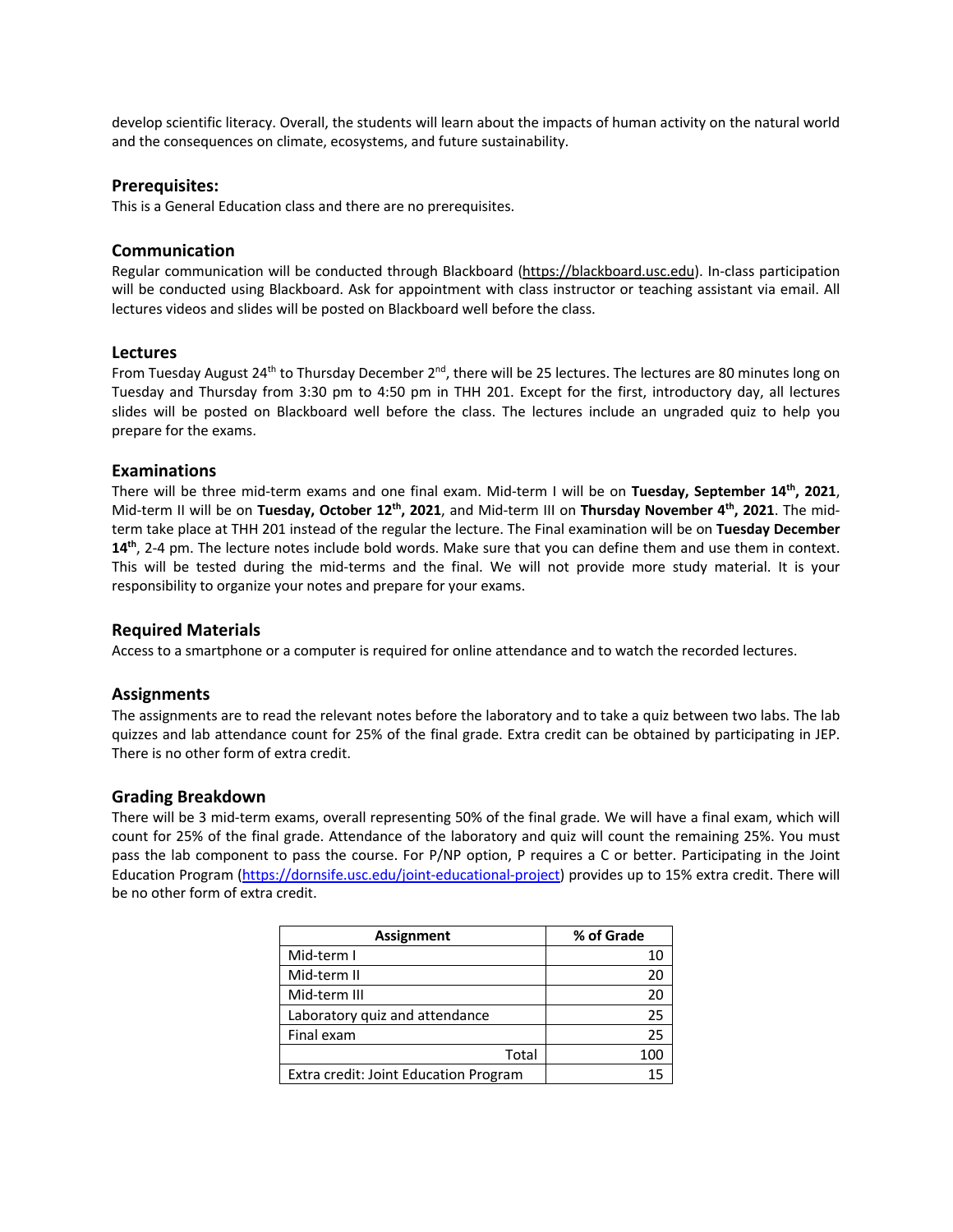# **Academic Accommodations**

Any student requesting academic accommodations based on a disability is required to register with Disability Services and Programs (DSP) each semester. A letter of verification for approved accommodations can be obtained from DSP. Please be sure the letter is delivered to me as early in the semester as possible. DSP can be reached at ability@usc.edu and is open 8:30am-5:00pm Monday through Friday. The phone number for DSP is 213-740-0776.

# **Academic integrity**

University policies on academic dishonesty are printed in SCAMPUS. Because cheating negatively affects everyone in the class, we will follow USC guidelines and report all academic misconduct. USC policies on cheating are strict and the minimum punishment is failure in the class and possible expulsion. Please don't make us have to turn you in! And remember that even the appearance of impropriety can be a concern. More information at https://policy.usc.edu/scampus/.

# **Attendance**

We will accommodate student athletes who cannot attend a lecture, quiz, or mid-term exam with approved Travel Request Letters. We will also accommodate students who give advance notice of religious observation. In each case, we will work with you to find another date to schedule the exam, preferably in the first few days following the original date.

## **Classroom norms**

Student participation during lecture and laboratories and encouraged. Always feel free to ask questions and clarifications. The comments that you make (asking for clarification, sharing critiques, expanding on a point) should reflect that you have paid attention to the instructor comments. Active participation in the laboratories is also strongly encouraged. Do not hesitate to solicitate your teaching assistant should you have any questions with the material.

## **Lecture outline**

- 1. Origin of the Universe
- 2. Threats from outer space
- 3. Formation of the Solar system
- 4. Water worlds
- 5. Planet Earth
- 6. Birth of Earth's crusts
- 7. The rock cycle
- 8. Matter
- 9. Geologic time
- 10. Life
- 11. Origin of life
- 12. Precambrian life
- 13. From trilobites to dinosaurs
- 14. The age of mammals
- 15. Plate tectonics I
- 16. Plate tectonics II
- 17. Seismology
- 18. Earthquakes
- 19. Volcanism
- 20. Seismic hazard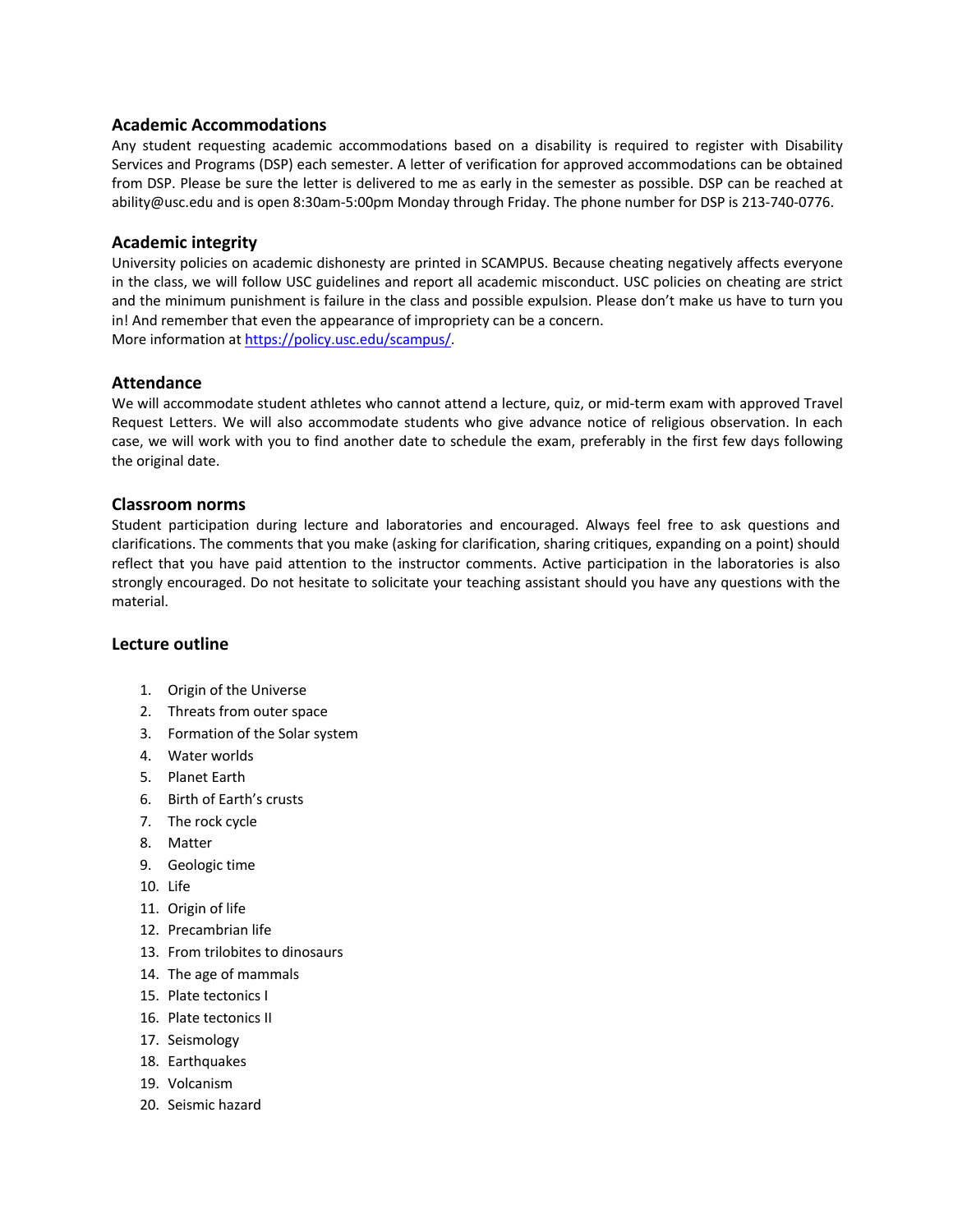- 21. Physical oceanography
- 22. Atmosphere
- 23. Paleoclimate
- 24. Climate change
- 25. Anthropocene and mass extinctions

Lecture content is subject to change without warning.

# **Laboratory schedule 28**

| Week starting on | <u>Subject</u>                    |
|------------------|-----------------------------------|
| August 23        | No lab                            |
| August 30        | Planetary geology                 |
| September 6      | Minerals                          |
| September 13     | Igneous rocks                     |
| September 20     | Sedimentary and metamorphic rocks |
| September 27     | Geologic time                     |
| October 4        | Fossil record                     |
| October 11       | No lab (Fall recess)              |
| October 18       | Mass extinction                   |
| October 25       | Plate tectonics                   |
| November 1       | Earthquakes                       |
| November 8       | Volcanos                          |
| November 15      | Global warming and sealevel rise  |
| November 22      | No lab (Thanksgiving)             |
| November 29      | Topographic maps                  |
|                  |                                   |

Classes end on Friday December 3rd, 2021.

Lab Handouts will be given out each week. Students must read the material before the lab. Each lab will start with a quiz.

You may switch lab schedule if you find a fellow student that wants to switch with you. This is the only way to switch lab. Inform you TA of the switch. We will accommodate your time constraints as much as possible.

# **Textbook**

Brian J. Skinner and Barbara W. Murck, *The Blue Planet, An introduction to Earth System Science*, Wiley ed.

# **Recommended reading**

Robert M. Hazen, The Story of Earth, Penguin Books

Yuval Noah Harari, Sapiens, A Brief History of Humankind

Elizabeth Kolbert, The Sixth Extinction: An Unnatural History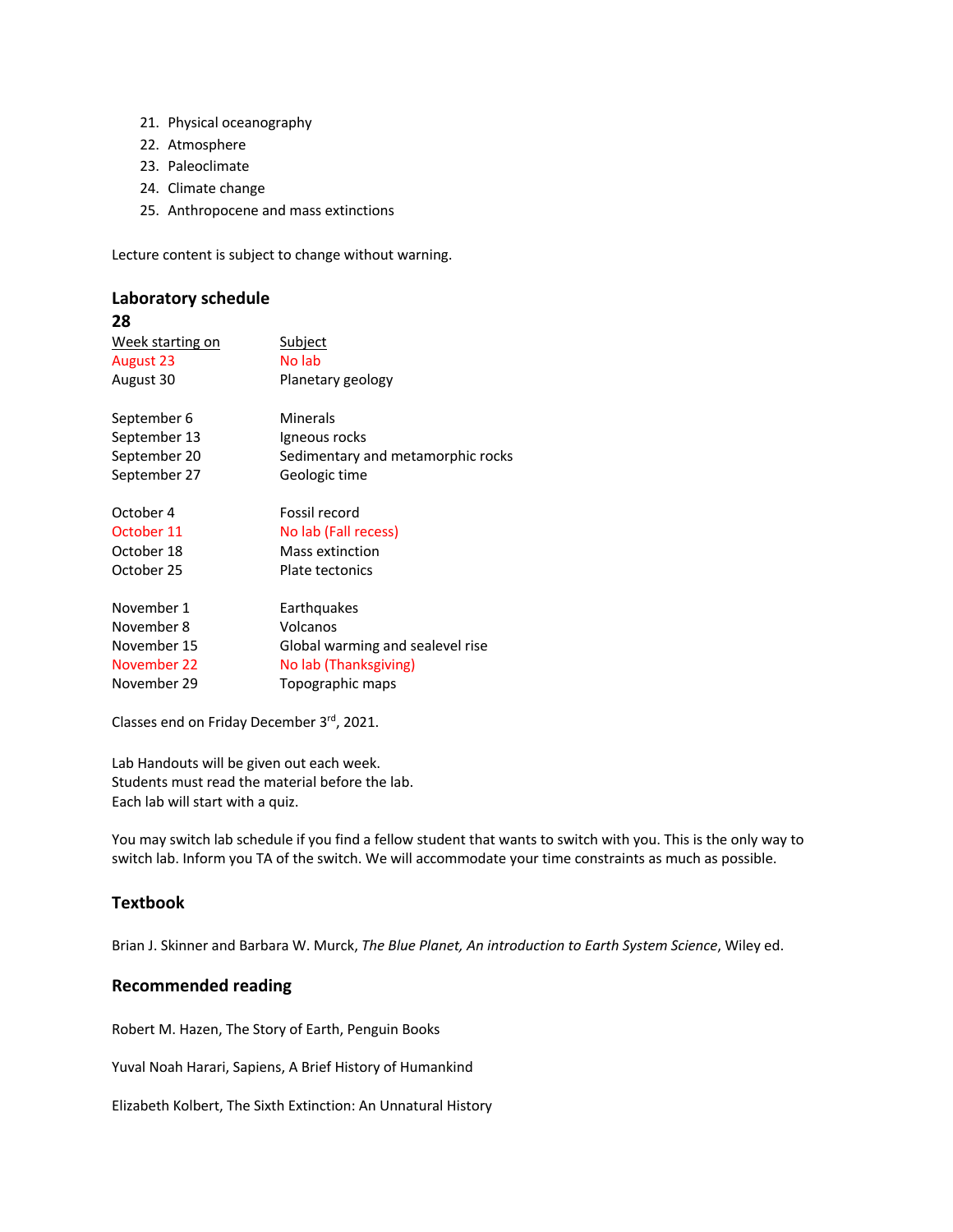David Berkocivi, The Origins of Everything in 100 Pages (More or Less).